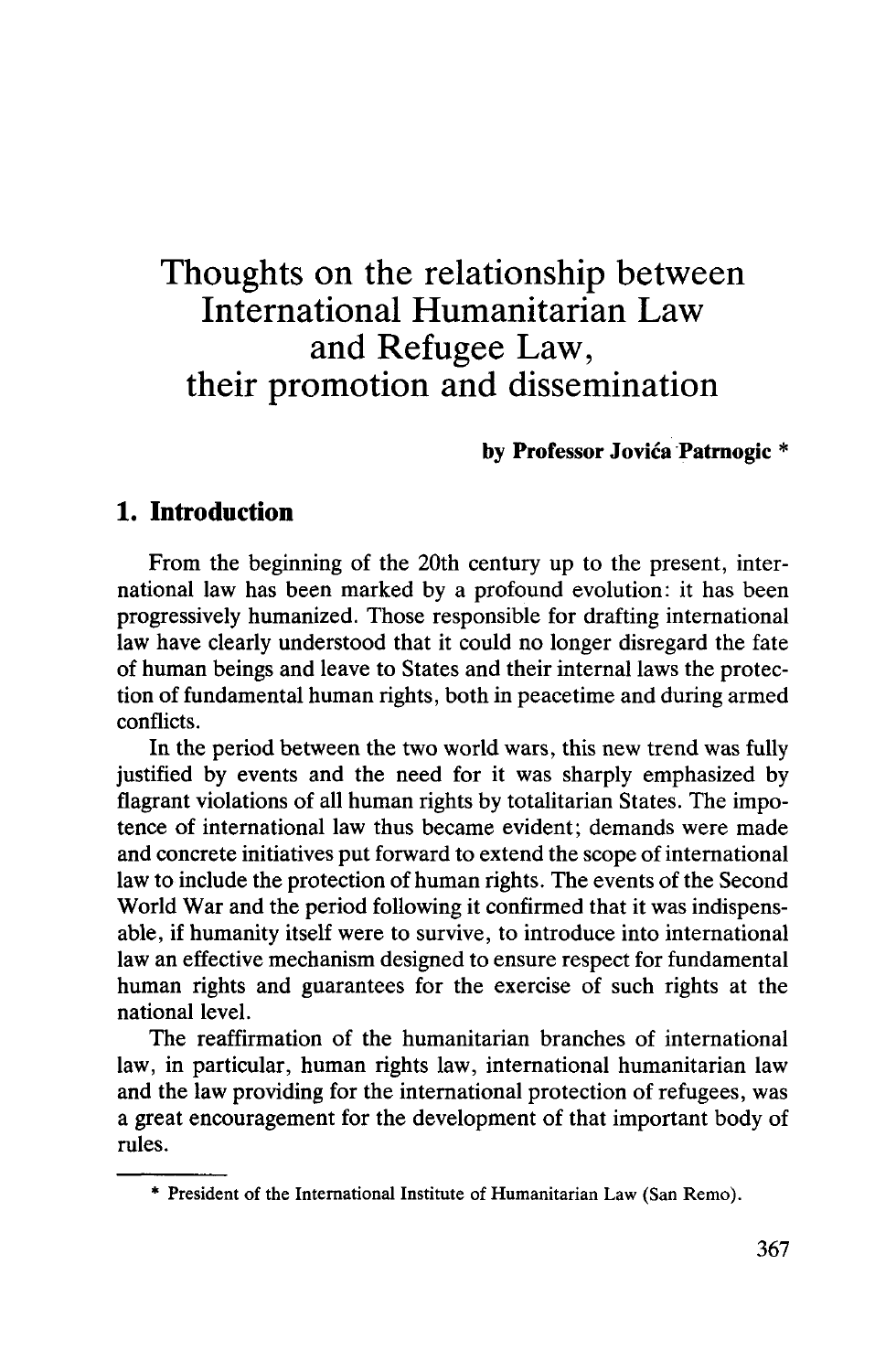# **2. The different branches of international humanitarian law**

#### **1. Human rights law**

The first systematic codification of human rights, based on the Universal Declaration of Human Rights of 1948, is represented by the International Covenant on Economic, Social and Cultural Rights of 1966 and the International Covenant on Civil and Political Rights of the same year. Henceforth, those instruments constituted the international and universal charter governing human rights.

#### **2. International humanitarian law**

The development of international humanitarian law, which appeared for the first time in 1864 with the adoption of the First Geneva Convention for the Amelioration of the Condition of the Wounded in Armies in the Field, culminated in its major codification in 1949. The Second World War gave new impetus to a tendency already apparent before the war to provide more comprehensive protection for war victims. It is interesting in this connection to recall the remark by the international relations specialist Kunz just before the Second World War: "Everything is perfectly ready for the war except the law of war". The four Geneva Conventions on the protection of the wounded, sick and shipwrecked, prisoners of war and civilians, adopted in 1949 and completed by the two Additional Protocols of 1977, together constitute an impressive humanitarian code of international law.

#### **3. International refugee law**

International refugee law, which found its first expression after the First World War in the framework of the League of Nations system, was not prepared to meet the enormous need for protection of millions of refugees and displaced persons before and during the Second World War. The 1951 Convention relating to the status of refugees, the 1967 Protocol relating to the status of refugees and the 1950 Statute of the Office of the United Nations High Commissioner for Refugees codified some principles and fundamental rights of refugees. These instruments were supplemented by a Regional Convention of 1969 governing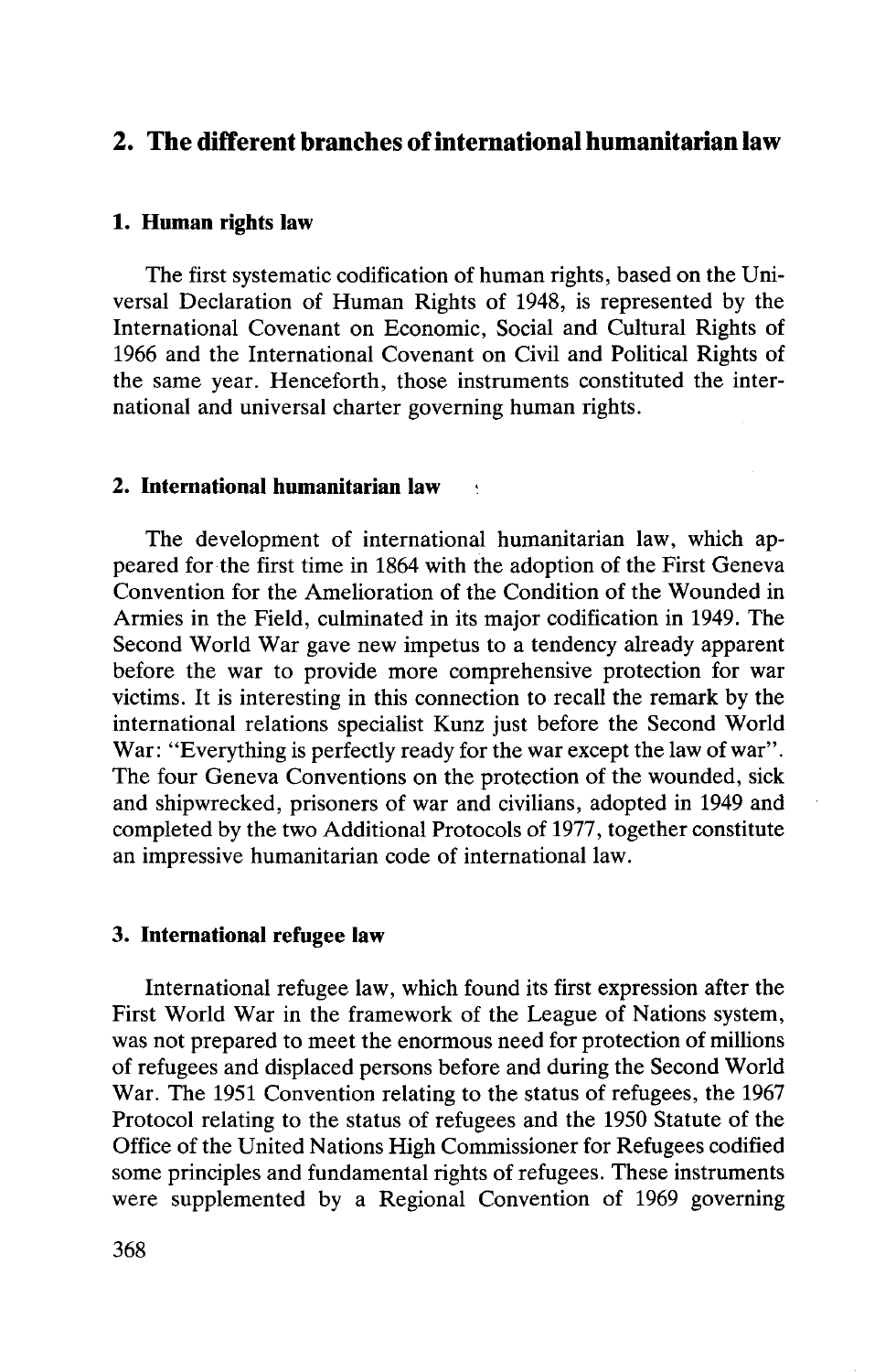specific aspects of refugee problems in Africa. International refugee law is in a phase of rapid development, impelled by the many new and different situations currently producing millions of refugees for whom it is essential to provide international protection.

## **3. A major obstacle to the implementation of human rights— State sovereignty**

The principal obstacle to an international guarantee of respect for fundamental human rights is the idea that States are completely sovereign. It is obvious that if the States are absolute masters in determining their internal policies as they like, no external intervention for the purpose of verifying whether due respect is being accorded to human rights, be it by a foreign State or an international organization, can be envisaged. From a more general point of view, it is also obvious that there can be no international order and no international organizations if the States continue to regard themselves as absolutely sovereign and refuse to acknowledge universal rules established and formulated by international law. The doctrine of State sovereignty has been severely criticized by all who understand that peace can be maintained only by a strongly structured international community and see clearly that such a community cannot be constituted without the surrender by States of at least part of their sovereignty. Within the international community, States are independent, just as individuals are free within their own national communities. Within the latter, individuals may move about freely, but only within the limits fixed by law; within the international community, States are independent, but only on condition that they recognize that none of them is permitted to impose its rule upon the others and on condition that they all submit to the rule of law. Of course the international standard thus constituted, even when embodied in a convention, is in general an imperfect law in that it has no provisions for sanctioning violations, but it is nonetheless legally binding on the States.

If, in the context of international relations, it were possible to replace State sovereignty simply by the power to rule within the limits laid down by law, the situation of the individual, of the human person, under international law should change completely. The main thing we have to bear in mind is that an international guarantee of fundamental human rights depends primarily on whether or not the dogma of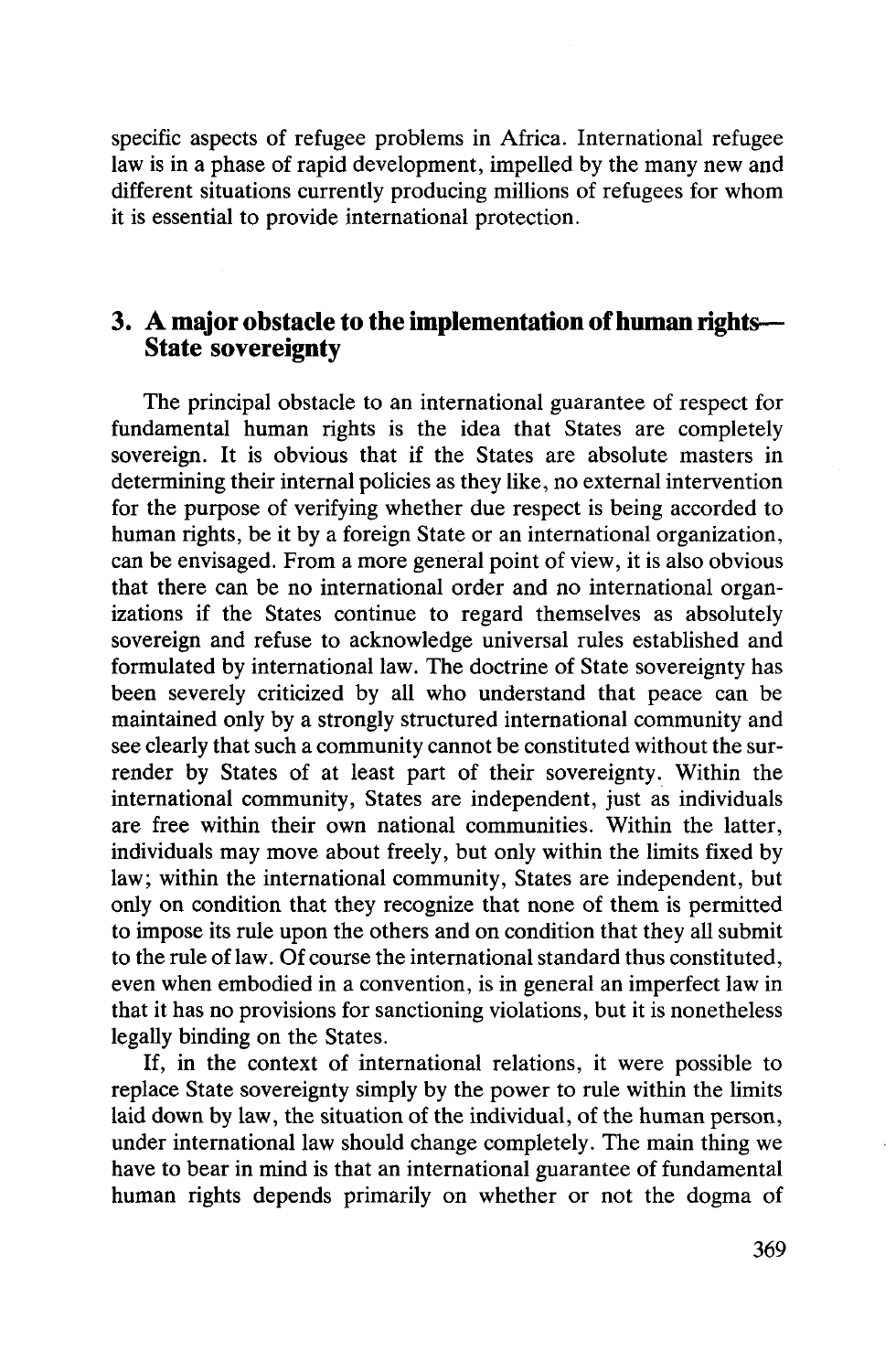absolute State sovereignty persists; the stricter the limitations placed on State sovereignty, the stronger such a guarantee will be.

Today, effective organization of international protection for fundamental human rights as they are formulated in the great international instruments such as the covenants on human rights, the Geneva Conventions relating to the victims of war and the Convention on the status of refugees, is held up in practice by an exaggerated interpretation of State sovereignty. There are many cases to demonstrate that some governments, when they invoke respect for State sovereignty, are in reality simply attempting to avoid implementation of the international rules set forth in the international instruments regarded as applicable by the community of nations as a whole. The present difficulties of some international organizations responsible for monitoring the applications of humanitarian rules by the States, and for discharging the mandate entrusted to them by the States in the same instruments, are clear evidence of the fragility of the system of guarantees and sanctions relating to international protection of fundamental human rights.

The right of asylum, for example, has today assumed a character quite different from its previous status. Nowadays it appears to be an essential corollary of the right to life itself, for which it is often the supreme safeguard. What was once a moral duty of the State has been transformed into a right of the refugee. As the great specialist in international relations Georges Scelle wrote: "Until international law has extended its organic authority far enough into the constitutional and administrative conduct of States, we shall have to fear the consequences of an impassioned and often criminal interpretation by governments and majority groups of the respect due to the individual".<sup>1</sup> To ensure full protection of the right to life, the Universal Declaration of Human Rights, the Declaration on Territorial Asylum, the African Convention on the protection of refugees, and the American conventions on asylum have all confirmed the right of every individual to obtain asylum on the territory of any State of his choosing.

# **4. Other obstacles**

One of the most striking and perilous characteristics of the present situation with regard to the protection of refugees results from the rapid

<sup>&</sup>lt;sup>1</sup> George Scelle, *Précis de droit des gens, principes et systématique*, Siray, Paris, 1932, Tome II, p. 49.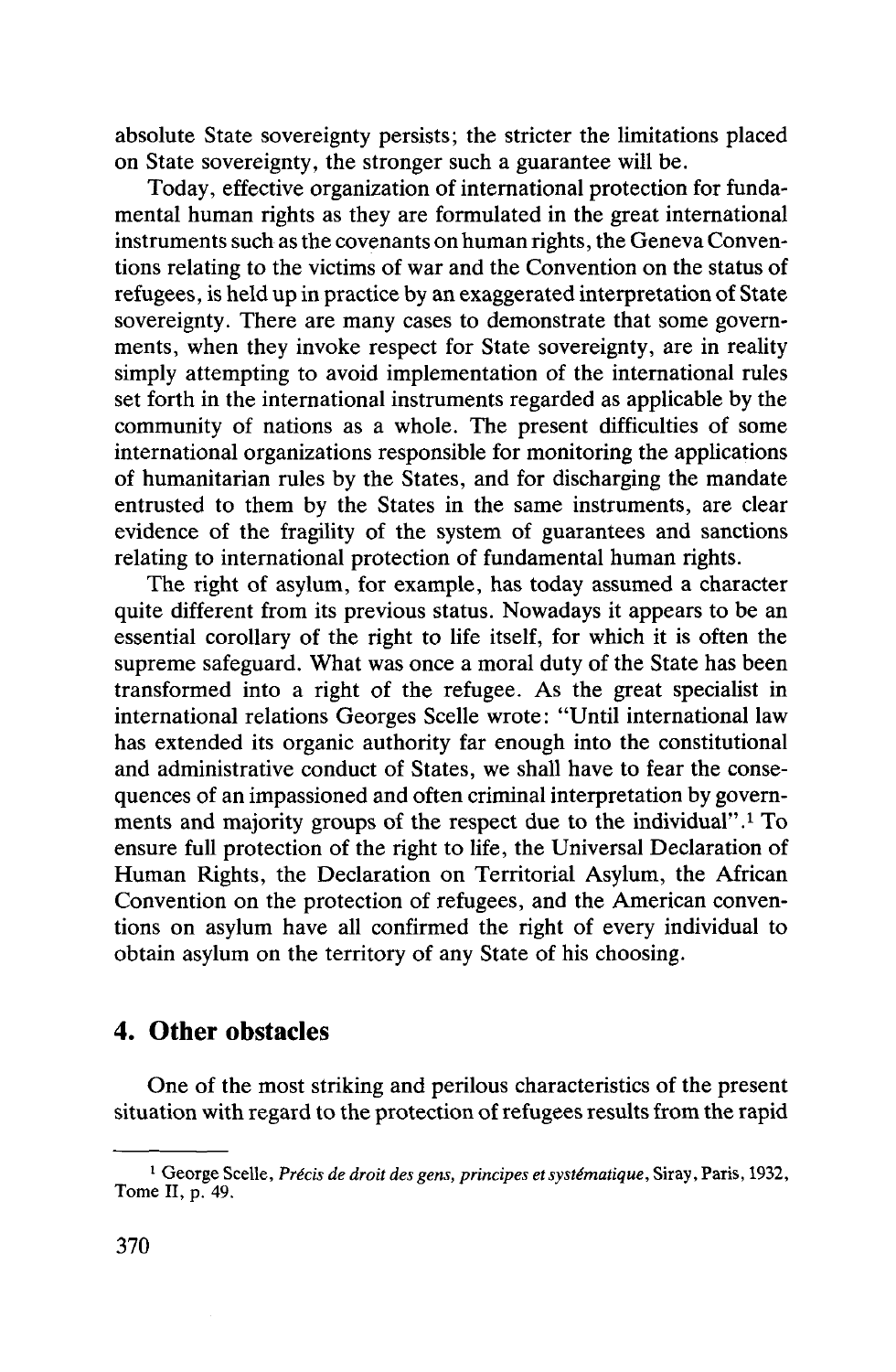expansion of the problem, both qualitatively and quantitatively. It is very difficult for observers of the refugee phenomenon, and particularly for the public in general, to understand its causes, especially in the presence of the notion that all refugees are equal. The qualitative erosion of the most important principle involved in the protection of refugees, that is, *non-refoulement* (the rule that refugees should not be forcibly returned to their country of origin), together with the right of asylum on the one hand and the steady increase in the number of refugees on the other, are now presenting apparently insoluble problems to the international community.

We have to recognize that international law is still at the stage of looking for its own identity, one which would gain it acceptance as a well-integrated and coherent system of principles, rules and legal institutions. Substantial transformations must be made in international law to keep pace with new political, economic and technological conditions that call for a new approach to the progressive development of this law. As integral parts of international law, human rights law, humanitarian law and refugee law are all in the same situation and must take into account this new departure in international law. While we are fully aware of current events that face us and sometimes overwhelm us from all sides, those same events offer opportunities to change or supplement international law as a whole. After all, international law itself stems from the endorsement of existing situations and the formulation of rules corresponding to existing usages and time-tested practices. It is understandable that this effect of duration or repetition should apply also to more recent practices, resulting from the acceptance of new tendencies and new political, economic and ideological obligations.

# **5. Relationship between international humanitarian law and international refugee law**

#### **1. General**

It should be emphasized at once that refugee law and international humanitarian law share the same fundamental concern, that is, protection of the individual. However, the two branches differ insofar as international humanitarian law is concerned with protecting *enemy* nationals, while refugee law is concerned with *foreign* nationals. The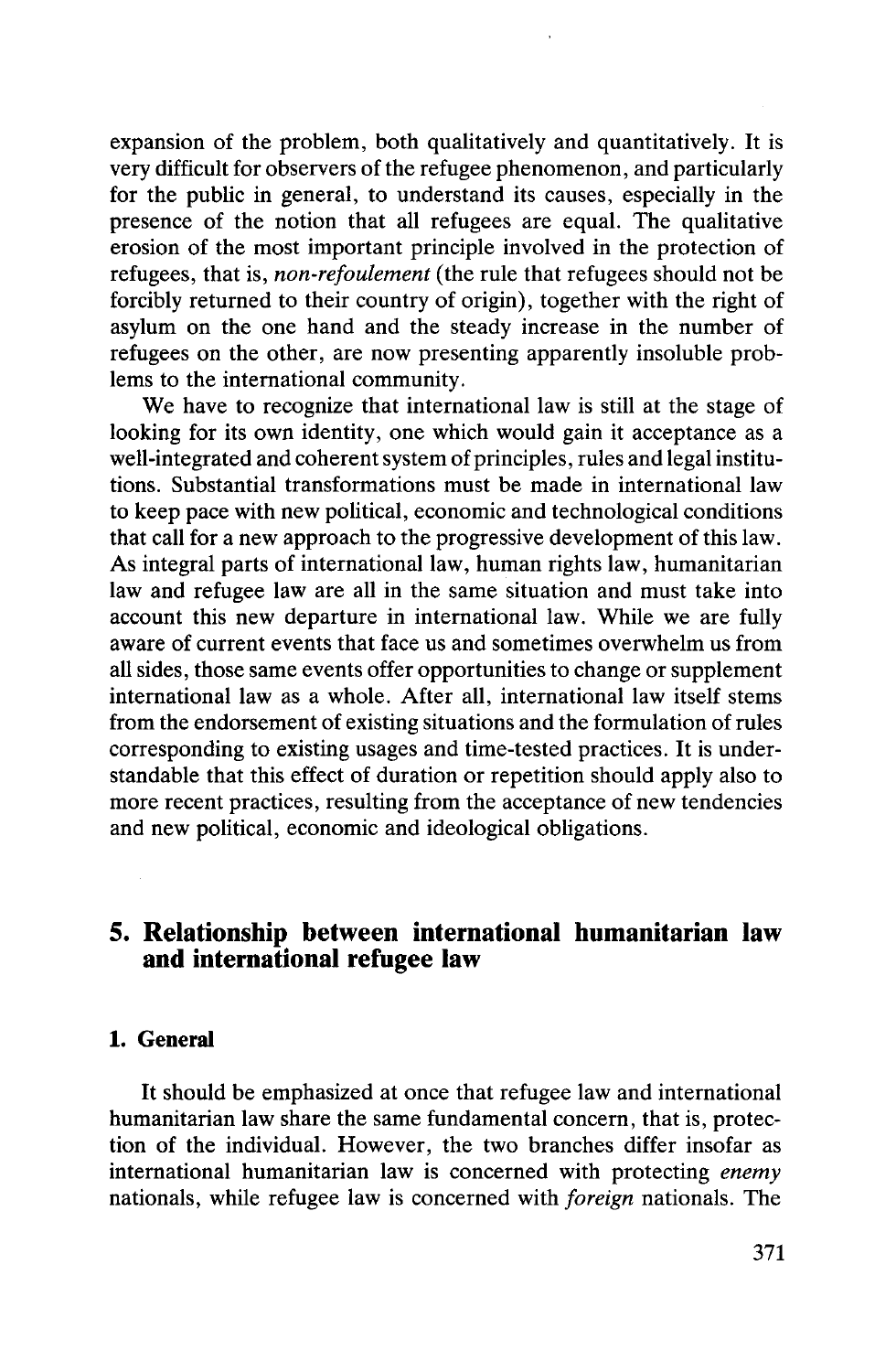law of human rights, on the other hand is designed primarily to protect persons against arbitrary treatment by the State to which they belong. In other words, there is a profound relationship and interdependence between the different humanitarian branches of international law, and an obvious complementarity.

#### **2. International humanitarian law**

International humanitarian law is a highly developed system of legal principles and rules. It is designed to provide protection and assistance to the individual exposed to the various situations arising from armed conflict, whether international or non-international. It is a constellation of principles and rules protecting and guaranteeing certain fundamental human rights essential to human survival, such as the right to life, health, physical and mental integrity and maintenance of family ties, whenever those rights are gravely endangered on a substantial scale.<sup>2</sup>

The role of humanitarian law is both to establish standards of conduct based on the principle of humanity and to serve as a basis for positive action in defending fundamental human values. It should make a practical contribution to improving the living conditions of human beings and help individuals and peoples to obtain the protection and assistance they need. Furthermore, it should be recognized that humanitarian action and humanitarian law are even more important in that they provide means of dealing with all the major problems facing the contemporary world.

Humanitarian law contributes to peace insofar as it constitutes an obstacle to any resort to force in international relations and at the same time offers States the possibility of co-operating to solve practical problems relating to armed conflict. By giving emphasis to assisting victims and protecting those who provide such assistance, humanitarian law adds a new dimension to the traditional idea of human rights.

<sup>&</sup>lt;sup>2</sup> We may recall here that the definition of international humanitarian law adopted by the ICRC is as follows: "[The] international rules, established by treaties or custom,<br>which are specifically intended to solve humanitarian problems directly arising from<br>international or non-international armed confli humanitarian law". *International Review of the Red Cross,* No. 221, March-April 1981, p. 76.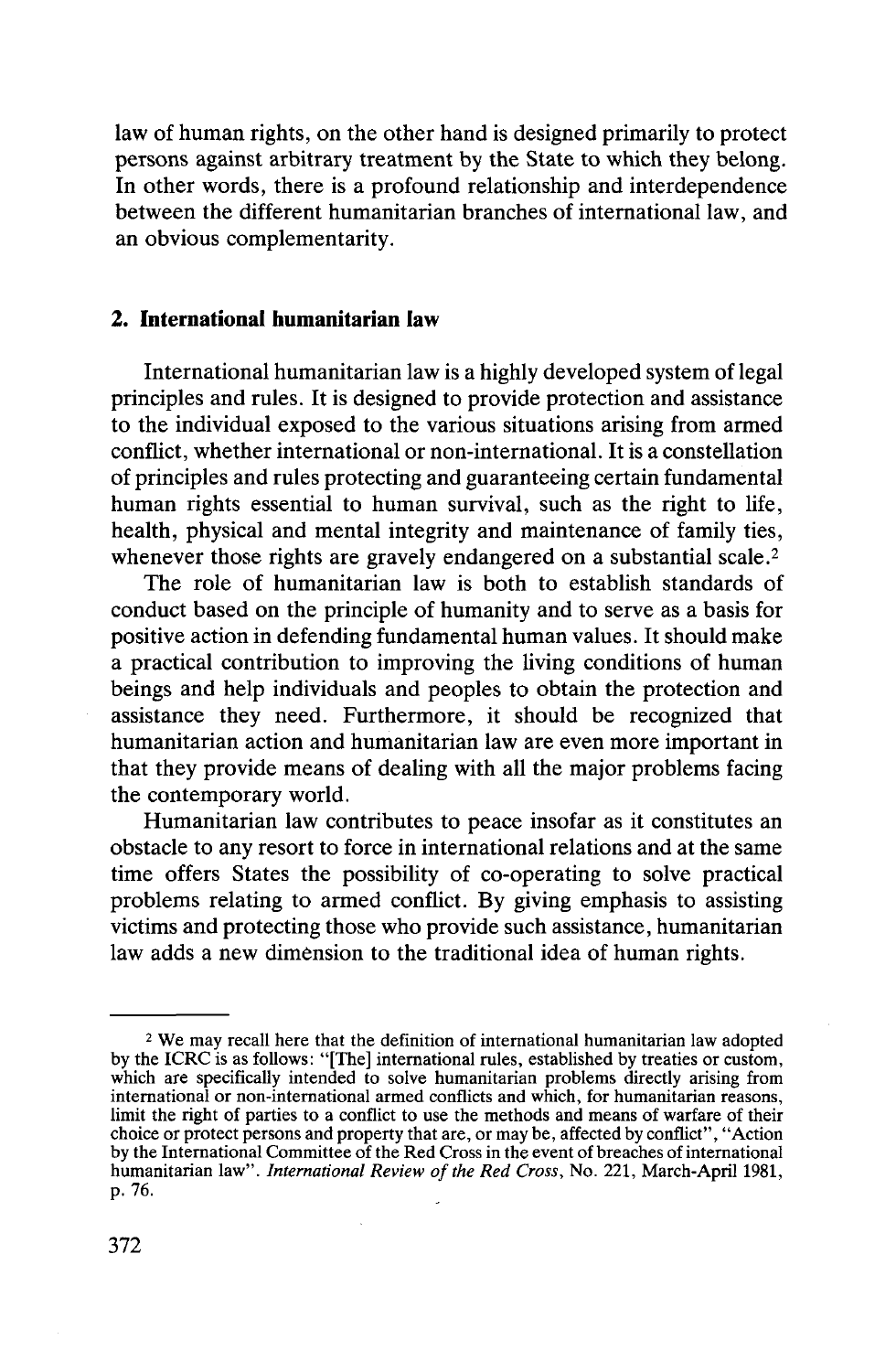The *Protocols additional to the Geneva Conventions* have contributed to the progressive development of international humanitarian law and its adaptation to new situations in which human beings, the victims, need assistance and protection. The Protocols reaffirmed and developed the links between the *law of the Hague* and the *law of Geneva.* They also confirmed the application of the fundamental human rights set out in international instruments on human rights in situations of armed conflict. We may say that with the Additional Protocols, humanitarian law reached a higher plane and level of applicability which strenghthens the protection of individuals, that is, the victims of armed conflict. The sentiment of humanity, which focuses on protection of the individual, is one of the fundamental principles of humanitarian law and also serves as the basis for human rights instruments and refugee law.

The part of the *law of the Hague* that deals with methods and means of warfare, new weapons, the prohibition of perfidy, protection of the civilian population, distinguishing between civilian objects and military objectives, the definition of attacks, etc. is reaffirmed, adapted and developed in the new rules set forth in the Additional Protocols. The law of the Hague and the law of Geneva constitute an inseparable entity. We must also recognize that humanitarian law, through the Additional Protocols, reaffirmed its origins and its interdependence with fundamental human rights, thus assuming a new dimension.

When we speak of a new dimension of humanitarian law in its widest sense, that is, referring to its applicability not only in international and non-international armed conflicts but also in situations which are not covered by the Geneva Conventions and their Additional Protocols, we see that humanitarian law, regarded as a *protective* law (providing protection for different categories of war victims) and a *prohibitive* law (prohibiting methods and means of warfare that cause unnecessary suffering), may also be regarded as *a preventive* law which contributes to the maintenance of peace and its restoration in the event of armed conflict.

With regard to the protection of refugees, who are considered by humanitarian law as protected persons, especially in the context of international armed conflict, we find in the Fourth Geneva Convention of 1949 relative to the protection of civilians and also in Protocol I a direct relationship between humanitarian law and refugee law. The Fourth Geneva Convention has several provisions that protect refugees who find themselves on the territory of parties to the conflict and in occupied territory. However, the fundamental rule providing protection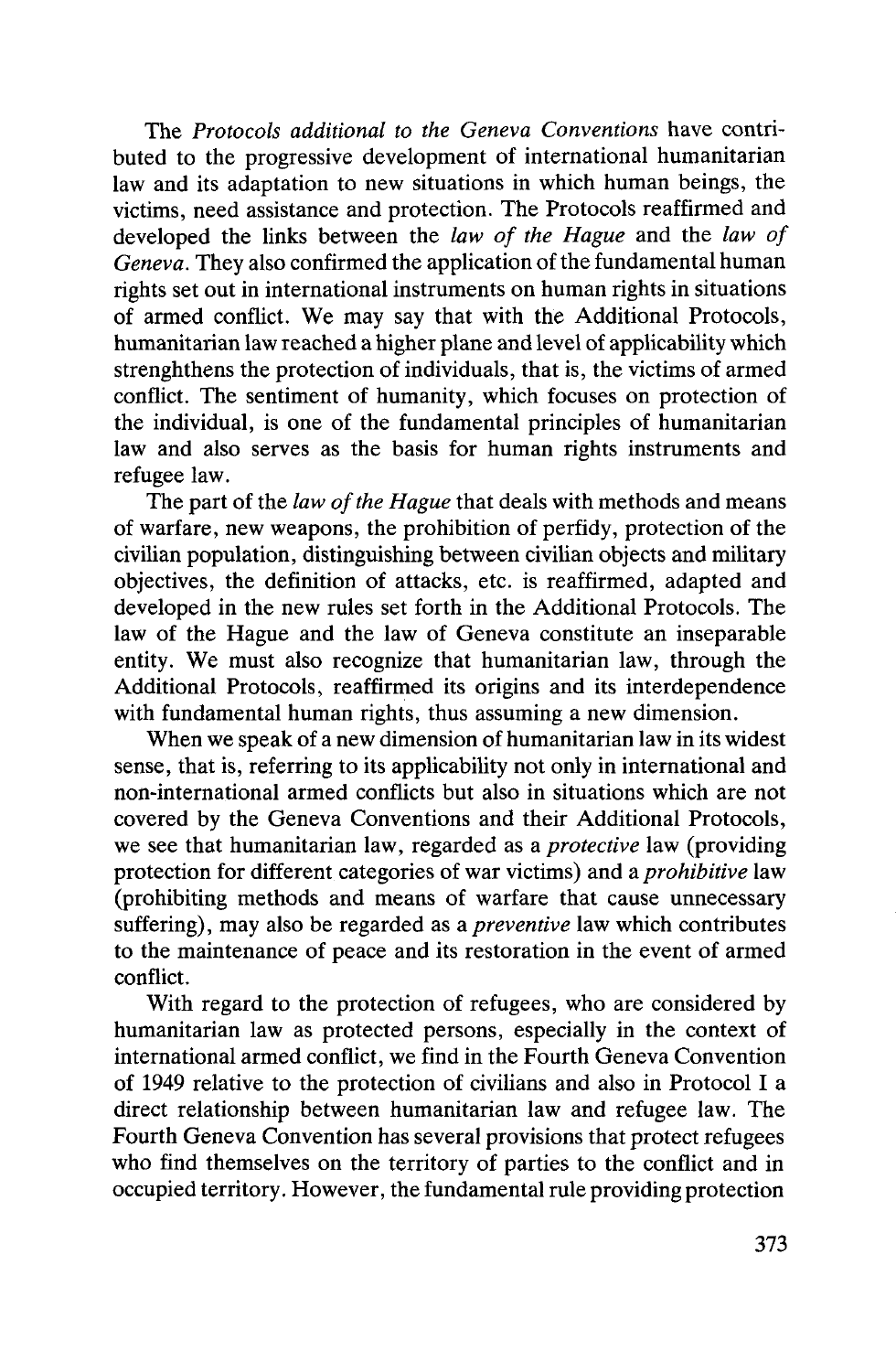for refugees in international armed conflicts is laid down in Article 73 of Protocol I. This article gives a definition of the persons who are regarded as refugees during hostilities and who have the same rights as persons protected under the Fourth Geneva Convention relating to the protection of civilians.

### **3. International refugee law**

Refugee law, based primarily on the 1951 Convention relating to the status of refugees, its 1967 Protocol and the 1950 Statute of the Office of the United Nations High Commissioner for Refugees, is a rather rudimentary system of legal rules and principles designed to protect refugees. These instruments stemmed chiefly from the experience of European countries which had to cope with great numbers of refugees during and after the Second World War. The dynamics of the refugee phenomenon, which has spread from Europe to Africa, Asia and Latin America, has demonstrated the urgent need for development of refugee law in order to extend the protection it affords to new categories of refugees. On the regional level, in 1969, African countries adopted the OAU Convention governing specific aspects of refugee problems in Africa. This text constitutes the effective regional complement for Africa to the United Nations Convention of 1951 on the status of refugees. In addition, a large number of resolutions adopted by the United Nations General Assembly have extended the mandate of the United Nations High Commissioner for Refugees to protect refugees in situations not provided for in the 1951 Convention.

The further codification of refugee law has now become a priority task in the field of international law. The experience and pragmatic work of the HCR have also demonstrated this need. Refugee law must be updated and tailored to new needs which call for more effective and comprehensive legal protection for all the refugees scattered in all corners of the world, without discrimination.

As we have already emphasized in discussing content, there is also an evident complementarity between humanitarian law and refugee law on the subject of the protection of refugees. A considerable number of rules in humanitarian law provide for the protection of refugees in armed conflicts and fill in gaps left by refugee law. On the other hand, the rules of refugee law afford protection for refugees in non-international armed conflicts and in situations of internal disturbances and tension, such protection not being provided by the rules of humanitarian law.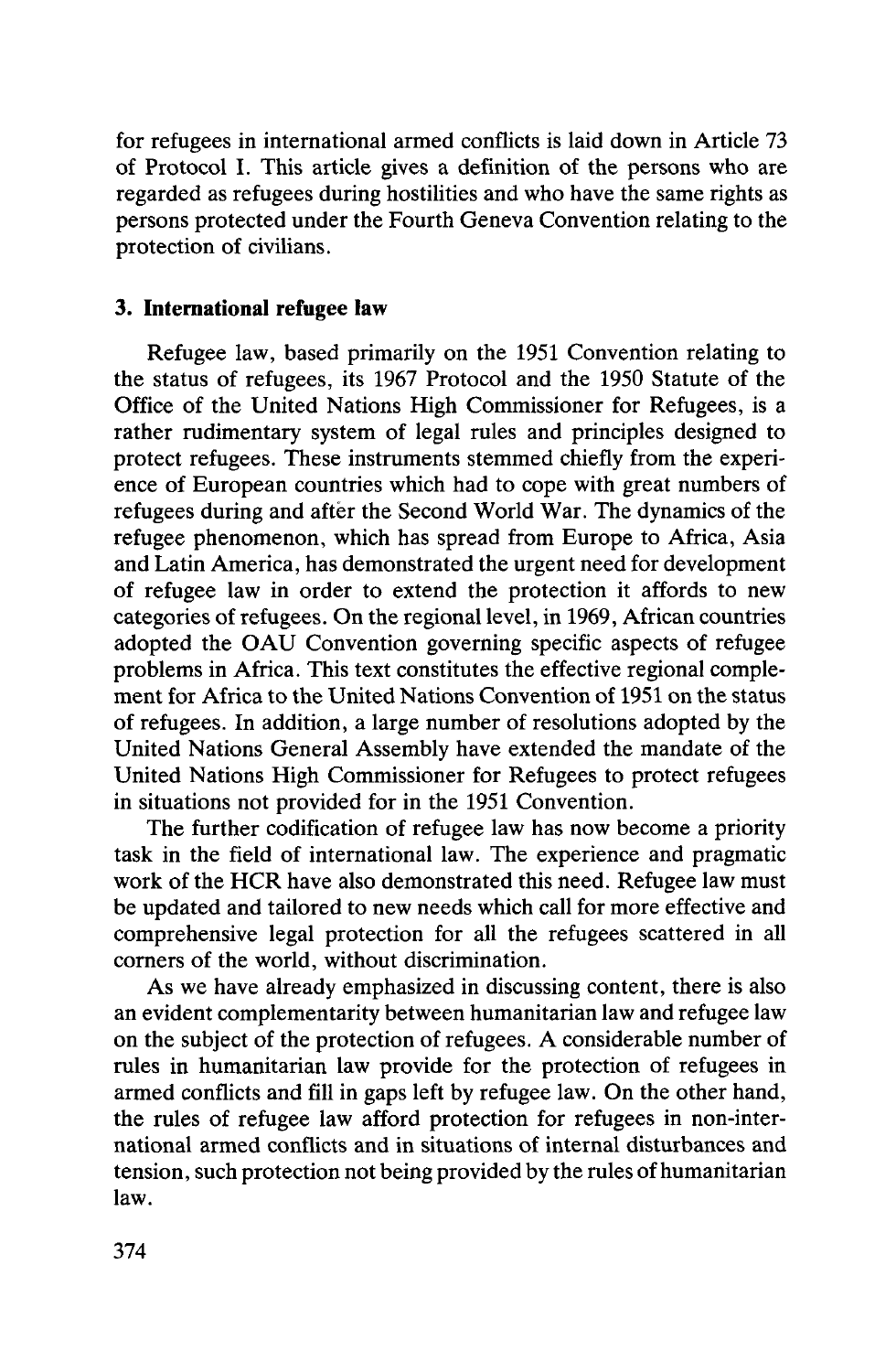#### **4. Co-operation between the ICRC and the HCR**

This quite natural relationship is confirmed by the practical work of both institutions. The ICRC, guardian and promoter of humanitarian law, and the HCR, promoter of refugee law and body responsible for monitoring the application of the Convention on the status of refugees, co-operate in an exemplary manner, both in providing assistance and protection to refugees and in ensuring implementation of the humanitarian rules applicable to refugees, while at the same time remaining within the mandates assigned to them by their own respective statutes.

The Twenty-fourth International Conference of the Red Cross in 1981 adopted an important resolution on International Red Cross aid for refugees which was accompanied by a statement of International Red Cross policy in that domain. This was resolution No. XXI, which reaffirmed the natural relationship between humanitarian law and refugee law, the complementarity of the two institutions and the importance of co-operation between them as the bodies responsible for international protection of and assistance to refugees.

The resolution recalls the primary function of the Office of the UNHCR in the field of international protection and material assistance to refugees, displaced persons and returnees, as laid down by its Statute, the UN Conventions and Protocols relating to the status of refugees and relevant resolutions of the United Nations General Assembly. In view of the fact that the ICRC, the National Societies and the League all have their respective roles to play in the co-ordination of international relief operations for the benefit of refugees, especially when the latter do not fall within the mandate of the HCR, the resolution pledges the unremitting support and collaboration of the Red Cross with the HCR in their respective activities to help refugees and displaced persons.

Among the ten paragraphs of the Red Cross statement of policy on aid to refugees, two paragraphs deal with the relationship between humanitarian law and refugee law and co-operation between the Red Cross and the HCR:

"1. The Red Cross should at all times be ready to assist and to protect refugees, displaced persons and returnees, when such victims are considered as protected persons under the Fourth Geneva Convention of 1949, or when they are considered as refugees under article 73 of the 1977 Protocol I additional to the Geneva Conventions of 1949, or in conformity with the Statutes of the International Red Cross, especially when they cannot, in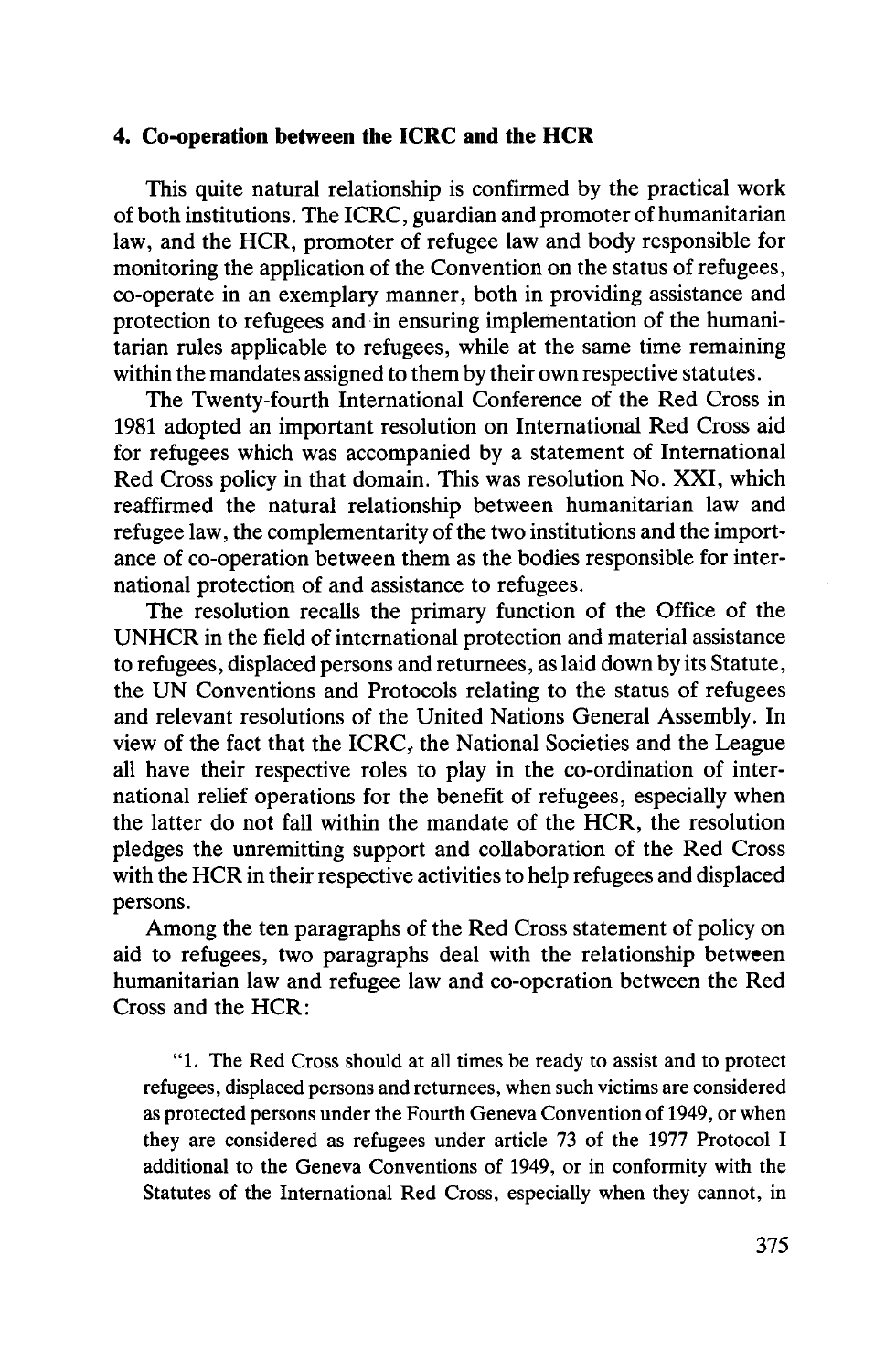fact, benefit from any other protection or assistance, as in some cases of internally displaced persons.

10. The international institutions of the Red Cross will have regular consultations with the Office of the United Nations High Commissioner for Refugees on matters of common interest and, whenever considered useful, will co-ordinate their humanitarian assistance in favour of refugees and displaced persons in order to ensure complementarity between their actions."

Bearing in mind the humanitarian nature of the activities of the HCR and the ICRC, designed exclusively to protect refugees and the victims of armed conflicts, a comparable strategy could be established for refugee law and humanitarian law, based on the experience of the two institutions. The main objective of such a strategy would be to establish direct contact with the victims in need of protection and assistance, as is already done, for example, by the ICRC Central Tracing Agency.

## **6. Promotion of international refugee law and international humanitarian law**

#### **1. General**

 $\mathbb{R}^n$ 

The promotion of humanitarian instruments in the widest sense covers all aspects of promotion, including encouragement to accede to and ratify them, ways of making their content known in all circles and all sections of the population, methods to be used for their dissemination, widespread and effective teaching of humanitarian principles and rules and, of course, the organization of research work with a view to the progressive development of humanitarian law and refugee law in national, regional and universal terms.

Major humanitarian institutions such as the ICRC and the HCR are already deeply involved in the dissemination of humanitarian law and refugee law. In the framework of the International Red Cross and Red Crescent Movement, the ICRC is the focal point for carrrying out a plan of action for dissemination of humanitarian law, not only within the Movement but also among the public at large and particularly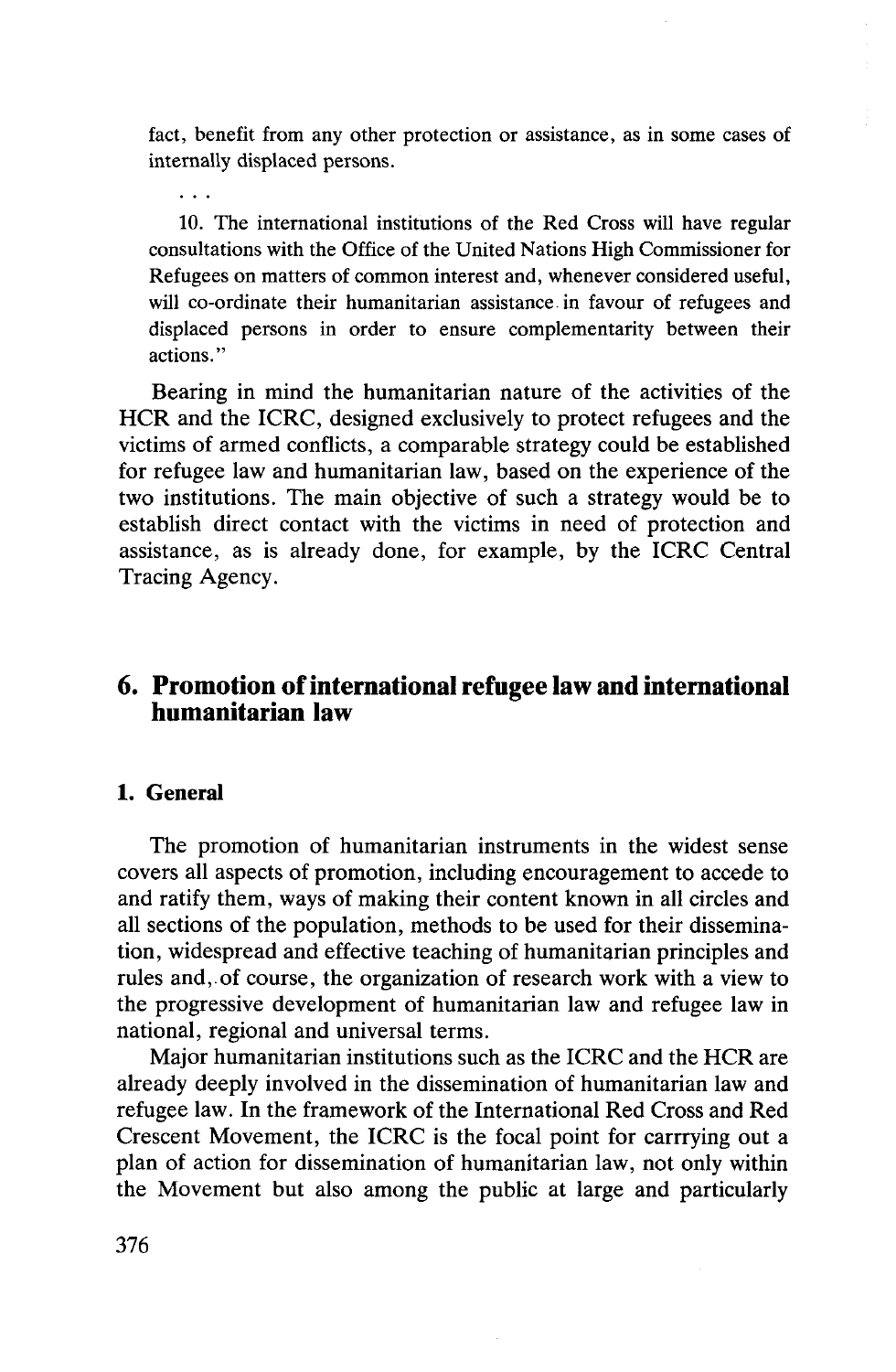military circles. The HCR has also begun to put into effect a plan of action for dissemination of refugee law on regional and national levels by organizing seminars and conferences on the protection of refugees.

#### **2. Role of the International Institute of Humanitarian Law**

In the field of dissemination, the International Institute of Humanitarian Law in San Remo, Italy, has established a close relationship with the ICRC and the HCR. For almost 15 years the Institute, in co-operation with the ICRC, has been organizing 10-day courses once a year—three times a year since 1987—for members of the armed forces. Officers of various ranks from all parts of the world follow intensive courses on the law of armed conflict and the applicability of humanitarian law in armed conflict. There is an open dialogue between the teachers, mostly career officers, and the participants, concentrating on pragmatic aspects. Another objective of these special courses is to train teachers belonging to military circles on the national level.

In co-operation with the HCR, the institute also organizes regular courses, twice a year, on refugee law. These courses are addressed to government officials involved in or responsible for national activities to assist and protect refugees. This constitutes an especially practical form of dissemination of refugee law, dealing in particular with how to apply, on the national level, the instruments that protect refugees, and training people to launch and carry out campaigns to disseminate and teach refugee law.

With regard to dissemination of humanitarian law and refugee law on a larger scale, the Institute organizes its traditional annual Round Table every September on current problems of international humanitarian law. Experts from governments, the Red Cross and Red Crescent Movement and other international and national organizations hold talks in order to clarify and define the major problems of humanitarian law. They offer proposals and suggestions dealing with the questions considered and discussed. During the Round Table discussions, dissemination of humanitarian law is always a subject for special attention.

### **7. Conclusion**

In the new international order now emerging there will be an increasing need to identify, in relation to the liberty of States and the